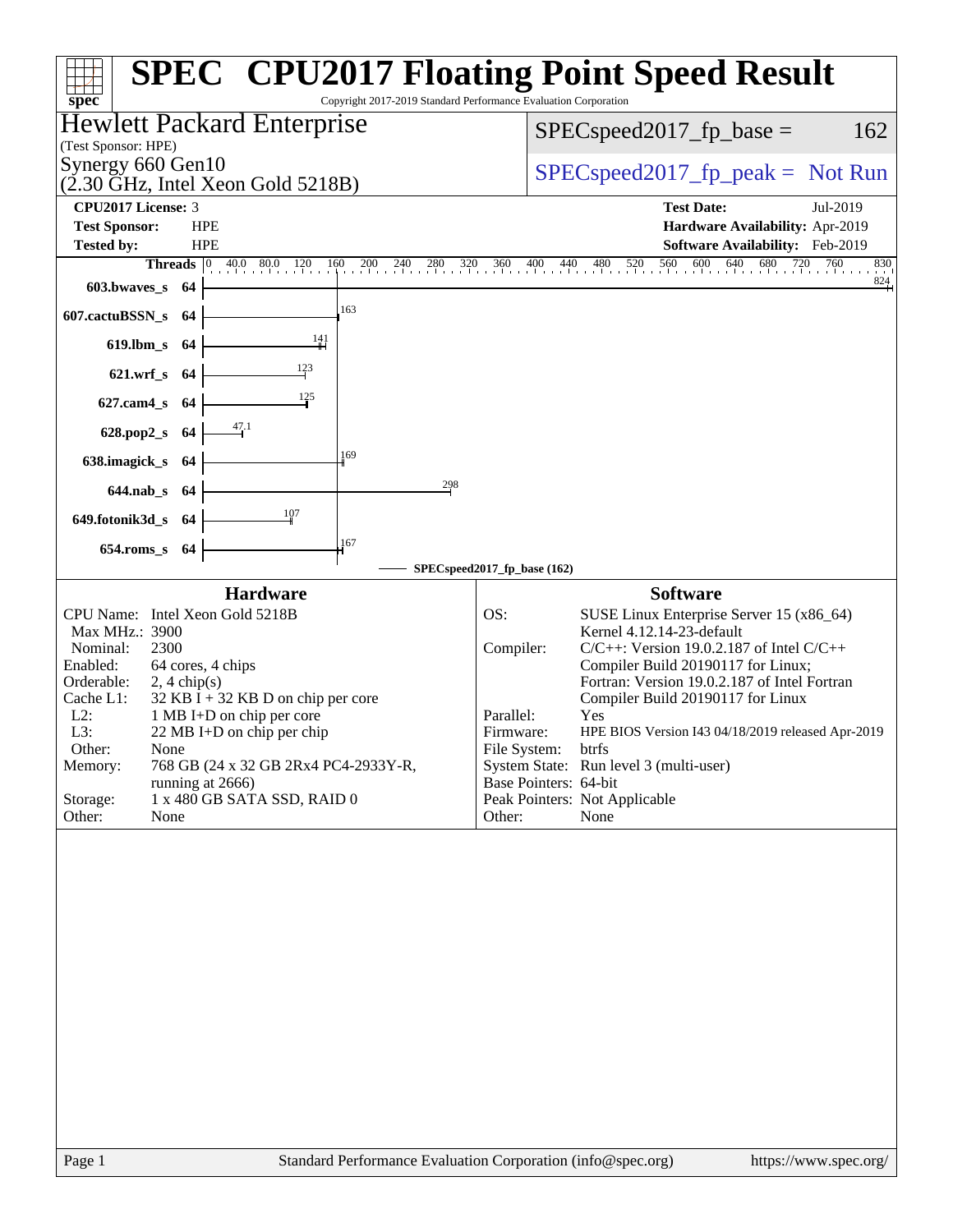Copyright 2017-2019 Standard Performance Evaluation Corporation

#### Hewlett Packard Enterprise

(Test Sponsor: HPE)

**[spec](http://www.spec.org/)**

(2.30 GHz, Intel Xeon Gold 5218B)

 $SPEC speed2017_fp\_base = 162$ 

Synergy 660 Gen10<br>  $SPEC speed2017$  [p\_peak = Not Run

**[CPU2017 License:](http://www.spec.org/auto/cpu2017/Docs/result-fields.html#CPU2017License)** 3 **[Test Date:](http://www.spec.org/auto/cpu2017/Docs/result-fields.html#TestDate)** Jul-2019 **[Test Sponsor:](http://www.spec.org/auto/cpu2017/Docs/result-fields.html#TestSponsor)** HPE **[Hardware Availability:](http://www.spec.org/auto/cpu2017/Docs/result-fields.html#HardwareAvailability)** Apr-2019 **[Tested by:](http://www.spec.org/auto/cpu2017/Docs/result-fields.html#Testedby)** HPE **[Software Availability:](http://www.spec.org/auto/cpu2017/Docs/result-fields.html#SoftwareAvailability)** Feb-2019

#### **[Results Table](http://www.spec.org/auto/cpu2017/Docs/result-fields.html#ResultsTable)**

|                                   | <b>Base</b>    |                |                |                |       |                | <b>Peak</b> |                |                |              |                |              |                |              |
|-----------------------------------|----------------|----------------|----------------|----------------|-------|----------------|-------------|----------------|----------------|--------------|----------------|--------------|----------------|--------------|
| <b>Benchmark</b>                  | <b>Threads</b> | <b>Seconds</b> | Ratio          | <b>Seconds</b> | Ratio | <b>Seconds</b> | Ratio       | <b>Threads</b> | <b>Seconds</b> | <b>Ratio</b> | <b>Seconds</b> | <b>Ratio</b> | <b>Seconds</b> | <b>Ratio</b> |
| 603.bwayes s                      | 64             | 71.7           | 823            | 71.1           | 829   | 71.6           | 824         |                |                |              |                |              |                |              |
| 607.cactuBSSN s                   | 64             | 102            | 164            | 102            | 163   | 103            | 162         |                |                |              |                |              |                |              |
| $619.$ lbm s                      | 64             | 37.0           | 141            | 35.5           | 148   | 37.6           | 139         |                |                |              |                |              |                |              |
| $621.wrf$ s                       | 64             | 107            | 123            | 108            | 123   | 108            | 122         |                |                |              |                |              |                |              |
| $627$ .cam $4 \text{ s}$          | 64             | 71.8           | 123            | 71.0           | 125   | 70.3           | 126         |                |                |              |                |              |                |              |
| $628.pop2_s$                      | 64             | 254            | 46.8           | 252            | 47.1  | 250            | 47.5        |                |                |              |                |              |                |              |
| 638.imagick_s                     | 64             | 85.3           | 169            | 85.2           | 169   | 86.2           | 167         |                |                |              |                |              |                |              |
| $644$ .nab s                      | 64             | 58.6           | 298            | 58.6           | 298   | 58.7           | 298         |                |                |              |                |              |                |              |
| 649.fotonik3d s                   | 64             | 87.3           | 104            | 84.9           | 107   | 85.5           | 107         |                |                |              |                |              |                |              |
| $654$ .roms s                     | 64             | 94.2           | 167            | 93.7           | 168   | 96.9           | 163         |                |                |              |                |              |                |              |
| $SPEC speed2017$ fp base =<br>162 |                |                |                |                |       |                |             |                |                |              |                |              |                |              |
| $SPECspeed2017$ fp peak =         |                |                | <b>Not Run</b> |                |       |                |             |                |                |              |                |              |                |              |

Results appear in the [order in which they were run.](http://www.spec.org/auto/cpu2017/Docs/result-fields.html#RunOrder) Bold underlined text [indicates a median measurement](http://www.spec.org/auto/cpu2017/Docs/result-fields.html#Median).

#### **[Operating System Notes](http://www.spec.org/auto/cpu2017/Docs/result-fields.html#OperatingSystemNotes)**

 Stack size set to unlimited using "ulimit -s unlimited" Transparent Huge Pages enabled by default Prior to runcpu invocation Filesystem page cache synced and cleared with: sync; echo 3 > /proc/sys/vm/drop\_caches

#### **[General Notes](http://www.spec.org/auto/cpu2017/Docs/result-fields.html#GeneralNotes)**

Environment variables set by runcpu before the start of the run: KMP\_AFFINITY = "granularity=core,compact" LD\_LIBRARY\_PATH = "/home/cpu2017\_u2/lib/ia32:/home/cpu2017\_u2/lib/intel64" OMP\_STACKSIZE = "192M"

 Binaries compiled on a system with 1x Intel Core i9-7900X CPU + 32GB RAM memory using Redhat Enterprise Linux 7.5 NA: The test sponsor attests, as of date of publication, that CVE-2017-5754 (Meltdown) is mitigated in the system as tested and documented. Yes: The test sponsor attests, as of date of publication, that CVE-2017-5753 (Spectre variant 1) is mitigated in the system as tested and documented. Yes: The test sponsor attests, as of date of publication, that CVE-2017-5715 (Spectre variant 2) is mitigated in the system as tested and documented.

#### **[Platform Notes](http://www.spec.org/auto/cpu2017/Docs/result-fields.html#PlatformNotes)**

BIOS Configuration: Hyper-Threading set to Disabled Thermal Configuration set to Maximum Cooling

**(Continued on next page)**

Page 2 Standard Performance Evaluation Corporation [\(info@spec.org\)](mailto:info@spec.org) <https://www.spec.org/>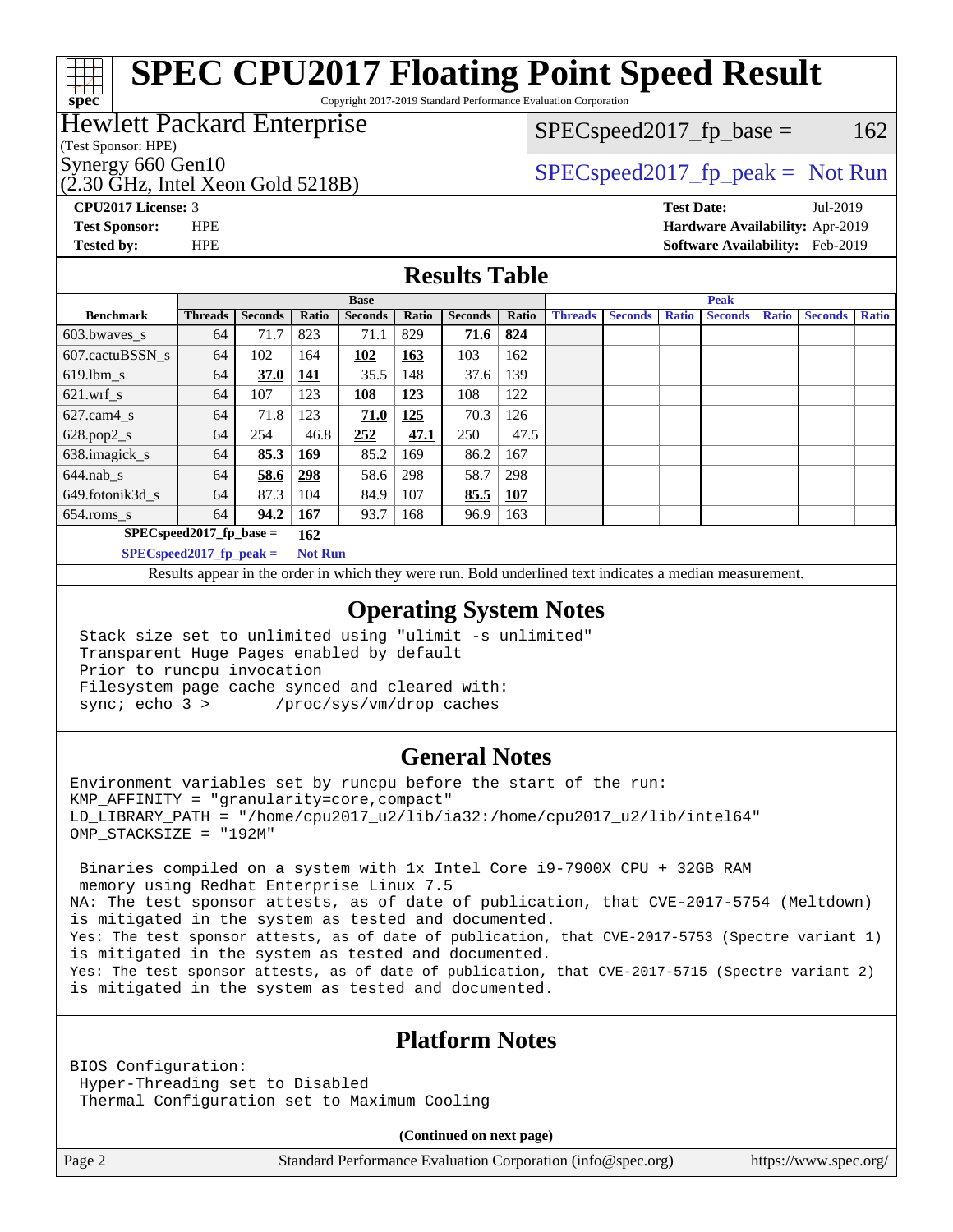Copyright 2017-2019 Standard Performance Evaluation Corporation

#### Hewlett Packard Enterprise

 $SPEC speed2017_fp\_base = 162$ 

## (Test Sponsor: HPE)

(2.30 GHz, Intel Xeon Gold 5218B)

Synergy 660 Gen10<br>  $SPEC speed2017<sub>rfp</sub> peak = Not Run$ 

**[spec](http://www.spec.org/)**

**[CPU2017 License:](http://www.spec.org/auto/cpu2017/Docs/result-fields.html#CPU2017License)** 3 **[Test Date:](http://www.spec.org/auto/cpu2017/Docs/result-fields.html#TestDate)** Jul-2019 **[Test Sponsor:](http://www.spec.org/auto/cpu2017/Docs/result-fields.html#TestSponsor)** HPE **[Hardware Availability:](http://www.spec.org/auto/cpu2017/Docs/result-fields.html#HardwareAvailability)** Apr-2019 **[Tested by:](http://www.spec.org/auto/cpu2017/Docs/result-fields.html#Testedby)** HPE **[Software Availability:](http://www.spec.org/auto/cpu2017/Docs/result-fields.html#SoftwareAvailability)** Feb-2019

#### **[Platform Notes \(Continued\)](http://www.spec.org/auto/cpu2017/Docs/result-fields.html#PlatformNotes)**

Page 3 Standard Performance Evaluation Corporation [\(info@spec.org\)](mailto:info@spec.org) <https://www.spec.org/> Memory Patrol Scrubbing set to Disabled LLC Prefetch set to Enabled LLC Dead Line Allocation set to Disabled Enhanced Processor Performance set to Enabled Workload Profile set to General Peak Frequency Compute Energy/Performance Bias set to Balanced Power Workload Profile set to Custom Numa Group Size Optimization set to Flat Intel UPI Link Power Management set to Enabled Sysinfo program /home/cpu2017\_u2/bin/sysinfo Rev: r5974 of 2018-05-19 9bcde8f2999c33d61f64985e45859ea9 running on sy660-gen10 Thu Jul 4 06:49:01 2019 SUT (System Under Test) info as seen by some common utilities. For more information on this section, see <https://www.spec.org/cpu2017/Docs/config.html#sysinfo> From /proc/cpuinfo model name : Intel(R) Xeon(R) Gold 5218 CPU @ 2.30GHz 4 "physical id"s (chips) 64 "processors" cores, siblings (Caution: counting these is hw and system dependent. The following excerpts from /proc/cpuinfo might not be reliable. Use with caution.) cpu cores : 16 siblings : 16 physical 0: cores 0 1 2 3 4 5 6 7 8 9 10 11 12 13 14 15 physical 1: cores 0 1 2 3 4 5 6 7 8 9 10 11 12 13 14 15 physical 2: cores 0 1 2 3 4 5 6 7 8 9 10 11 12 13 14 15 physical 3: cores 0 1 2 3 4 5 6 7 8 9 10 11 12 13 14 15 From lscpu: Architecture: x86\_64 CPU op-mode(s): 32-bit, 64-bit Byte Order: Little Endian  $CPU(s):$  64 On-line CPU(s) list: 0-63 Thread(s) per core: 1 Core(s) per socket: 16 Socket(s): 4 NUMA node(s): 4 Vendor ID: GenuineIntel CPU family: 6 Model: 85<br>Model name: 1n  $Intel(R)$  Xeon(R) Gold 5218 CPU @ 2.30GHz Stepping: 6 CPU MHz: 2300.000 BogoMIPS: 4600.00 **(Continued on next page)**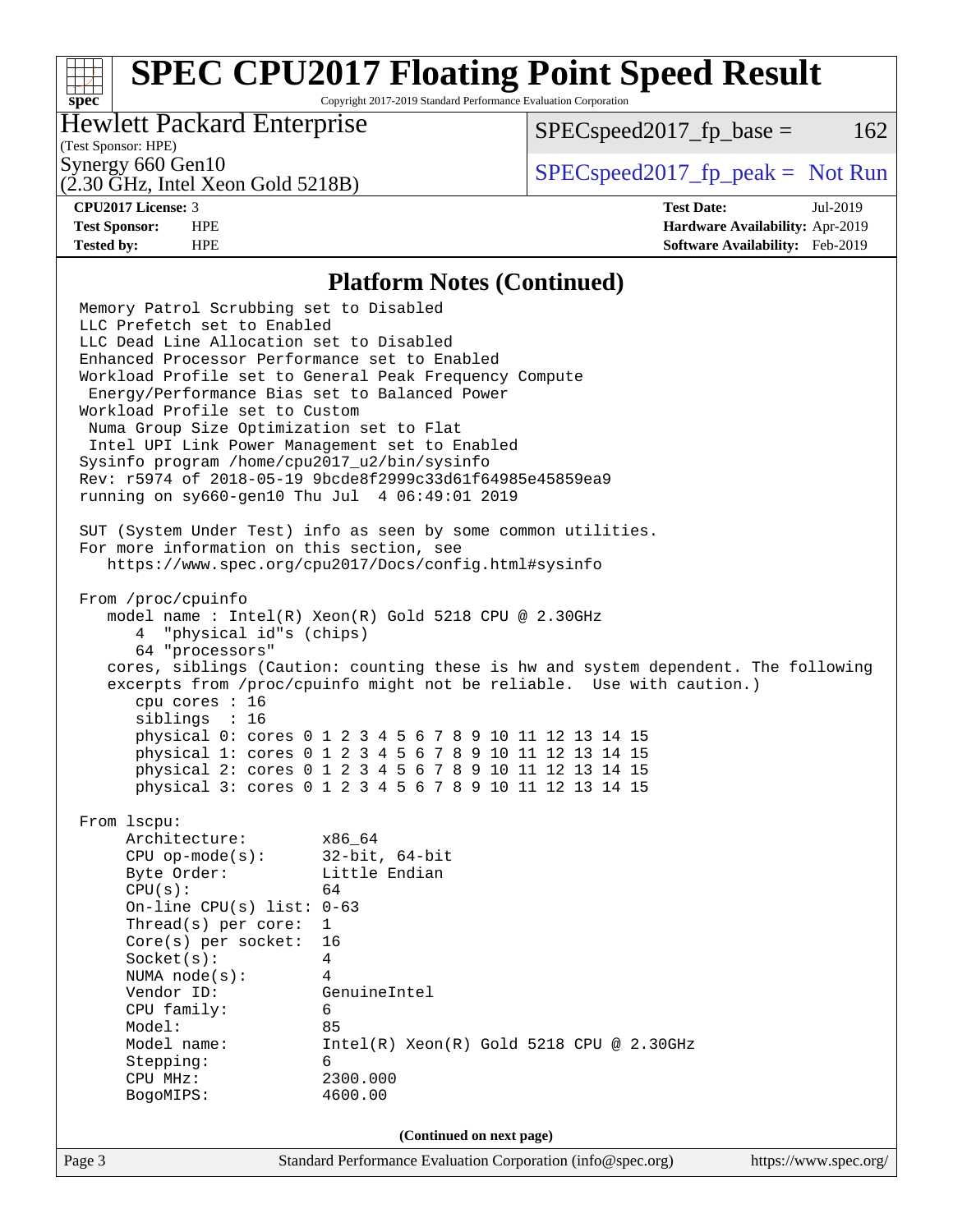Copyright 2017-2019 Standard Performance Evaluation Corporation

#### Hewlett Packard Enterprise

 $SPEC speed2017<sub>fp</sub> base =  $162$$ 

(Test Sponsor: HPE)

(2.30 GHz, Intel Xeon Gold 5218B)

Synergy 660 Gen10<br>  $SPEC speed2017$  [p\_peak = Not Run

#### **[CPU2017 License:](http://www.spec.org/auto/cpu2017/Docs/result-fields.html#CPU2017License)** 3 **[Test Date:](http://www.spec.org/auto/cpu2017/Docs/result-fields.html#TestDate)** Jul-2019

**[spec](http://www.spec.org/)**

**[Test Sponsor:](http://www.spec.org/auto/cpu2017/Docs/result-fields.html#TestSponsor)** HPE **[Hardware Availability:](http://www.spec.org/auto/cpu2017/Docs/result-fields.html#HardwareAvailability)** Apr-2019 **[Tested by:](http://www.spec.org/auto/cpu2017/Docs/result-fields.html#Testedby)** HPE **[Software Availability:](http://www.spec.org/auto/cpu2017/Docs/result-fields.html#SoftwareAvailability)** Feb-2019

#### **[Platform Notes \(Continued\)](http://www.spec.org/auto/cpu2017/Docs/result-fields.html#PlatformNotes)**

 Virtualization: VT-x L1d cache: 32K L1i cache: 32K L2 cache: 1024K L3 cache: 22528K NUMA node0 CPU(s): 0-15 NUMA node1 CPU(s): 16-31 NUMA node2 CPU(s): 32-47 NUMA node3 CPU(s): 48-63

Flags: fpu vme de pse tsc msr pae mce cx8 apic sep mtrr pge mca cmov pat pse36 clflush dts acpi mmx fxsr sse sse2 ss ht tm pbe syscall nx pdpe1gb rdtscp lm constant\_tsc art arch\_perfmon pebs bts rep\_good nopl xtopology nonstop\_tsc cpuid aperfmperf tsc\_known\_freq pni pclmulqdq dtes64 monitor ds\_cpl vmx smx est tm2 ssse3 sdbg fma cx16 xtpr pdcm pcid dca sse4\_1 sse4\_2 x2apic movbe popcnt tsc\_deadline\_timer aes xsave avx f16c rdrand lahf\_lm abm 3dnowprefetch cpuid\_fault epb cat\_l3 cdp\_l3 invpcid\_single intel\_ppin mba tpr\_shadow vnmi flexpriority ept vpid fsgsbase tsc\_adjust bmi1 hle avx2 smep bmi2 erms invpcid rtm cqm mpx rdt\_a avx512f avx512dq rdseed adx smap clflushopt clwb intel\_pt avx512cd avx512bw avx512vl xsaveopt xsavec xgetbv1 xsaves cqm\_llc cqm\_occup\_llc cqm\_mbm\_total cqm\_mbm\_local ibpb ibrs stibp dtherm ida arat pln pts pku ospke avx512\_vnni arch\_capabilities ssbd

 /proc/cpuinfo cache data cache size : 22528 KB

Page 4 Standard Performance Evaluation Corporation [\(info@spec.org\)](mailto:info@spec.org) <https://www.spec.org/> From numactl --hardware WARNING: a numactl 'node' might or might not correspond to a physical chip. available: 4 nodes (0-3) node 0 cpus: 0 1 2 3 4 5 6 7 8 9 10 11 12 13 14 15 node 0 size: 193047 MB node 0 free: 192659 MB node 1 cpus: 16 17 18 19 20 21 22 23 24 25 26 27 28 29 30 31 node 1 size: 193532 MB node 1 free: 193167 MB node 2 cpus: 32 33 34 35 36 37 38 39 40 41 42 43 44 45 46 47 node 2 size: 193532 MB node 2 free: 193363 MB node 3 cpus: 48 49 50 51 52 53 54 55 56 57 58 59 60 61 62 63 node 3 size: 193294 MB node 3 free: 193073 MB node distances: node 0 1 2 3 0: 10 21 21 21 1: 21 10 21 21 2: 21 21 10 21 3: 21 21 21 10 From /proc/meminfo **(Continued on next page)**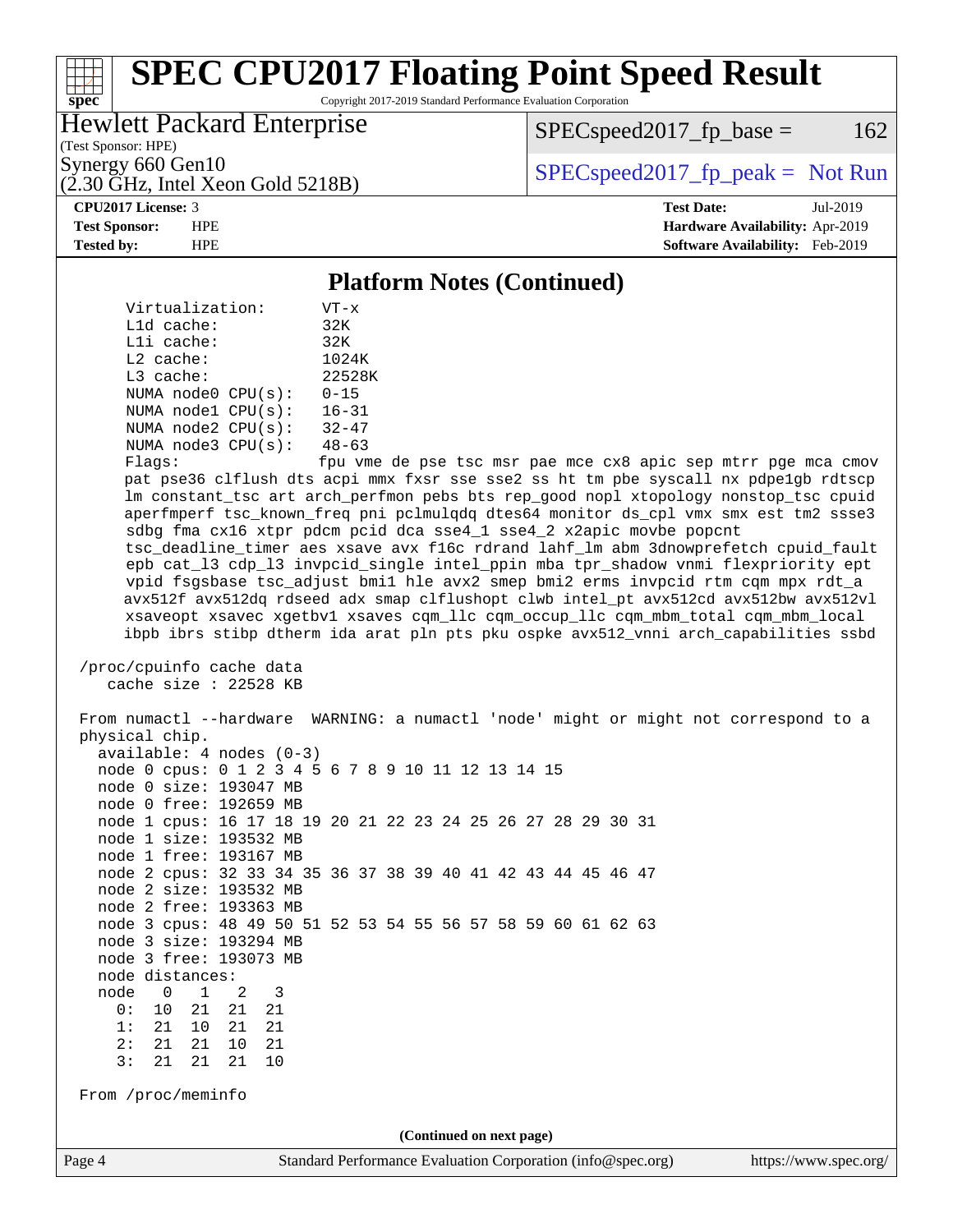#### **[spec](http://www.spec.org/) [SPEC CPU2017 Floating Point Speed Result](http://www.spec.org/auto/cpu2017/Docs/result-fields.html#SPECCPU2017FloatingPointSpeedResult)** Copyright 2017-2019 Standard Performance Evaluation Corporation (Test Sponsor: HPE) Hewlett Packard Enterprise (2.30 GHz, Intel Xeon Gold 5218B) Synergy 660 Gen10<br>  $SPEC speed2017<sub>rfp</sub> peak = Not Run$  $SPEC speed2017<sub>fp</sub> base =  $162$$ **[CPU2017 License:](http://www.spec.org/auto/cpu2017/Docs/result-fields.html#CPU2017License)** 3 **[Test Date:](http://www.spec.org/auto/cpu2017/Docs/result-fields.html#TestDate)** Jul-2019 **[Test Sponsor:](http://www.spec.org/auto/cpu2017/Docs/result-fields.html#TestSponsor)** HPE **[Hardware Availability:](http://www.spec.org/auto/cpu2017/Docs/result-fields.html#HardwareAvailability)** Apr-2019 **[Tested by:](http://www.spec.org/auto/cpu2017/Docs/result-fields.html#Testedby)** HPE **[Software Availability:](http://www.spec.org/auto/cpu2017/Docs/result-fields.html#SoftwareAvailability)** Feb-2019 **[Platform Notes \(Continued\)](http://www.spec.org/auto/cpu2017/Docs/result-fields.html#PlatformNotes)** MemTotal: 791969344 kB HugePages\_Total: 0 Hugepagesize: 2048 kB From /etc/\*release\* /etc/\*version\* os-release: NAME="SLES" VERSION="15" VERSION\_ID="15" PRETTY\_NAME="SUSE Linux Enterprise Server 15" ID="sles" ID\_LIKE="suse" ANSI\_COLOR="0;32" CPE\_NAME="cpe:/o:suse:sles:15" uname -a: Linux sy660-gen10 4.12.14-23-default #1 SMP Tue May 29 21:04:44 UTC 2018 (cd0437b) x86\_64 x86\_64 x86\_64 GNU/Linux Kernel self-reported vulnerability status: CVE-2017-5754 (Meltdown): Not affected CVE-2017-5753 (Spectre variant 1): Mitigation: \_\_user pointer sanitization CVE-2017-5715 (Spectre variant 2): Mitigation: Indirect Branch Restricted Speculation, IBPB, IBRS\_FW run-level 3 Jul 4 06:48 SPEC is set to: /home/cpu2017\_u2 Filesystem Type Size Used Avail Use% Mounted on /dev/sdb2 btrfs 445G 126G 319G 29% /home Additional information from dmidecode follows. WARNING: Use caution when you interpret this section. The 'dmidecode' program reads system data which is "intended to allow hardware to be accurately determined", but the intent may not be met, as there are frequent changes to hardware, firmware, and the "DMTF SMBIOS" standard. BIOS HPE I43 04/18/2019 Memory: 24x UNKNOWN NOT AVAILABLE 24x UNKNOWN NOT AVAILABLE 32 GB 2 rank 2933, configured at 2666 (End of data from sysinfo program) The marketing name for the processor in this result, which appears in the CPU name and hardware model areas, is different from sysinfo because a pre-production processor was used. The pre-production processor differs from the production processor in name only.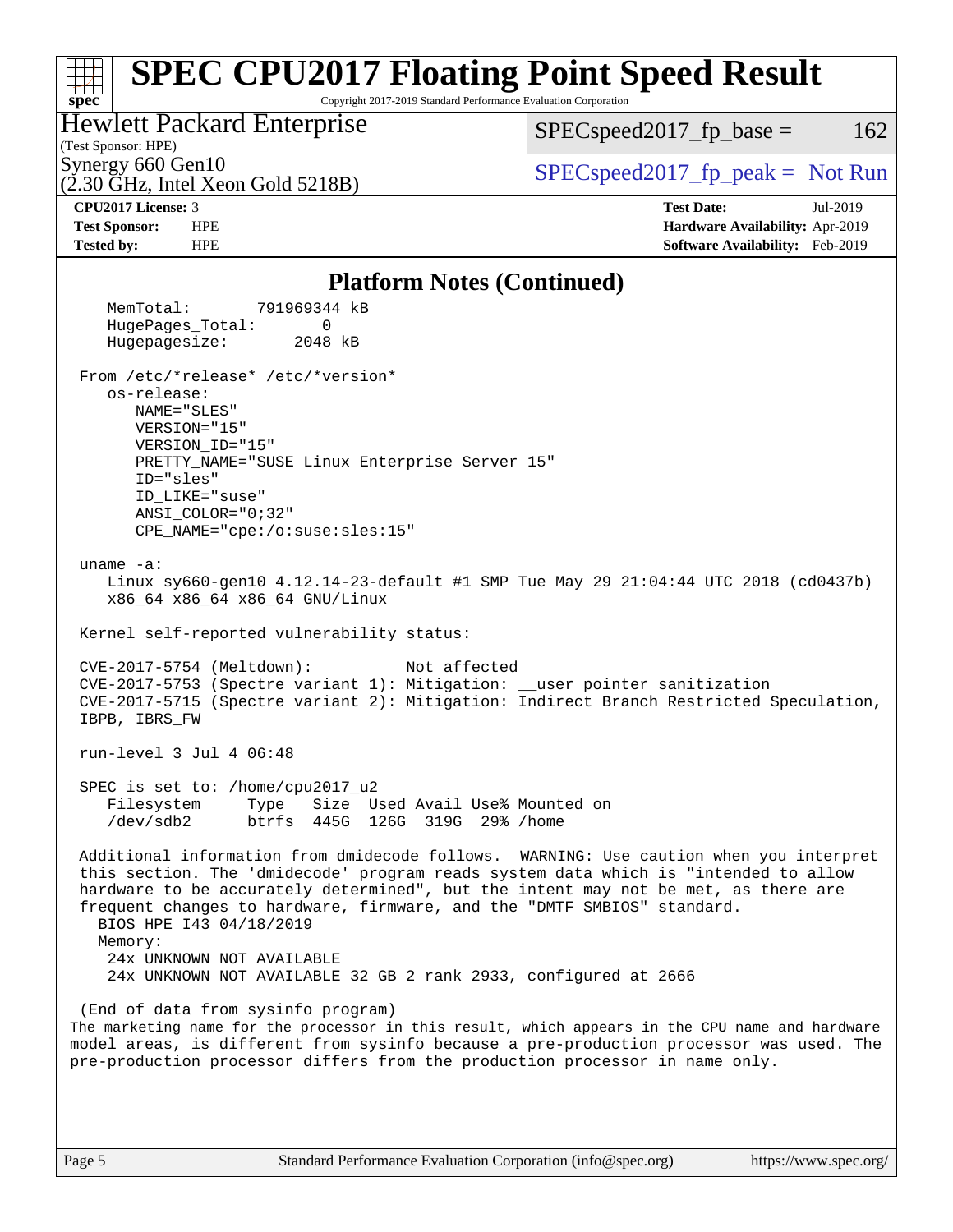Copyright 2017-2019 Standard Performance Evaluation Corporation

#### Hewlett Packard Enterprise

 $SPEC speed2017_fp\_base = 162$ 

### (Test Sponsor: HPE)

(2.30 GHz, Intel Xeon Gold 5218B)

Synergy 660 Gen10<br>  $SPEC speed2017<sub>rfp</sub> peak = Not Run$ 

**[spec](http://www.spec.org/)**

**[Tested by:](http://www.spec.org/auto/cpu2017/Docs/result-fields.html#Testedby)** HPE **[Software Availability:](http://www.spec.org/auto/cpu2017/Docs/result-fields.html#SoftwareAvailability)** Feb-2019

**[CPU2017 License:](http://www.spec.org/auto/cpu2017/Docs/result-fields.html#CPU2017License)** 3 **[Test Date:](http://www.spec.org/auto/cpu2017/Docs/result-fields.html#TestDate)** Jul-2019 **[Test Sponsor:](http://www.spec.org/auto/cpu2017/Docs/result-fields.html#TestSponsor)** HPE **[Hardware Availability:](http://www.spec.org/auto/cpu2017/Docs/result-fields.html#HardwareAvailability)** Apr-2019

#### **[Compiler Version Notes](http://www.spec.org/auto/cpu2017/Docs/result-fields.html#CompilerVersionNotes)**

| CC 619.1bm_s(base) 638.imagick_s(base) 644.nab_s(base)                                                                                                                                   |
|------------------------------------------------------------------------------------------------------------------------------------------------------------------------------------------|
| Intel(R) C Intel(R) 64 Compiler for applications running on Intel(R) 64,<br>Version 19.0.2.187 Build 20190117                                                                            |
| Copyright (C) 1985-2019 Intel Corporation. All rights reserved.<br>______________________________                                                                                        |
|                                                                                                                                                                                          |
| FC 607.cactuBSSN s(base)                                                                                                                                                                 |
| Intel(R) $C++$ Intel(R) 64 Compiler for applications running on Intel(R) 64,<br>Version 19.0.2.187 Build 20190117                                                                        |
| Copyright (C) 1985-2019 Intel Corporation. All rights reserved.<br>Intel(R) C Intel(R) 64 Compiler for applications running on Intel(R) 64,<br>Version 19.0.2.187 Build 20190117         |
| Copyright (C) 1985-2019 Intel Corporation. All rights reserved.<br>$Intel(R)$ Fortran Intel(R) 64 Compiler for applications running on Intel(R)<br>64, Version 19.0.2.187 Build 20190117 |
| Copyright (C) 1985-2019 Intel Corporation. All rights reserved.                                                                                                                          |
|                                                                                                                                                                                          |
| $FC$ 603.bwaves_s(base) 649.fotonik3d_s(base) 654.roms_s(base)                                                                                                                           |
| $Intel(R)$ Fortran Intel(R) 64 Compiler for applications running on Intel(R)<br>64, Version 19.0.2.187 Build 20190117                                                                    |
| Copyright (C) 1985-2019 Intel Corporation. All rights reserved.                                                                                                                          |
|                                                                                                                                                                                          |
| $CC$ 621.wrf_s(base) 627.cam4_s(base) 628.pop2_s(base)                                                                                                                                   |
| $Intel(R)$ Fortran Intel(R) 64 Compiler for applications running on Intel(R)<br>64, Version 19.0.2.187 Build 20190117                                                                    |
| Copyright (C) 1985-2019 Intel Corporation. All rights reserved.<br>Intel(R) C Intel(R) 64 Compiler for applications running on Intel(R) 64,<br>Version 19.0.2.187 Build 20190117         |
| Copyright (C) 1985-2019 Intel Corporation. All rights reserved.                                                                                                                          |
|                                                                                                                                                                                          |

#### **[Base Compiler Invocation](http://www.spec.org/auto/cpu2017/Docs/result-fields.html#BaseCompilerInvocation)**

[C benchmarks](http://www.spec.org/auto/cpu2017/Docs/result-fields.html#Cbenchmarks):

[icc -m64 -std=c11](http://www.spec.org/cpu2017/results/res2019q3/cpu2017-20190709-16188.flags.html#user_CCbase_intel_icc_64bit_c11_33ee0cdaae7deeeab2a9725423ba97205ce30f63b9926c2519791662299b76a0318f32ddfffdc46587804de3178b4f9328c46fa7c2b0cd779d7a61945c91cd35)

**(Continued on next page)**

Page 6 Standard Performance Evaluation Corporation [\(info@spec.org\)](mailto:info@spec.org) <https://www.spec.org/>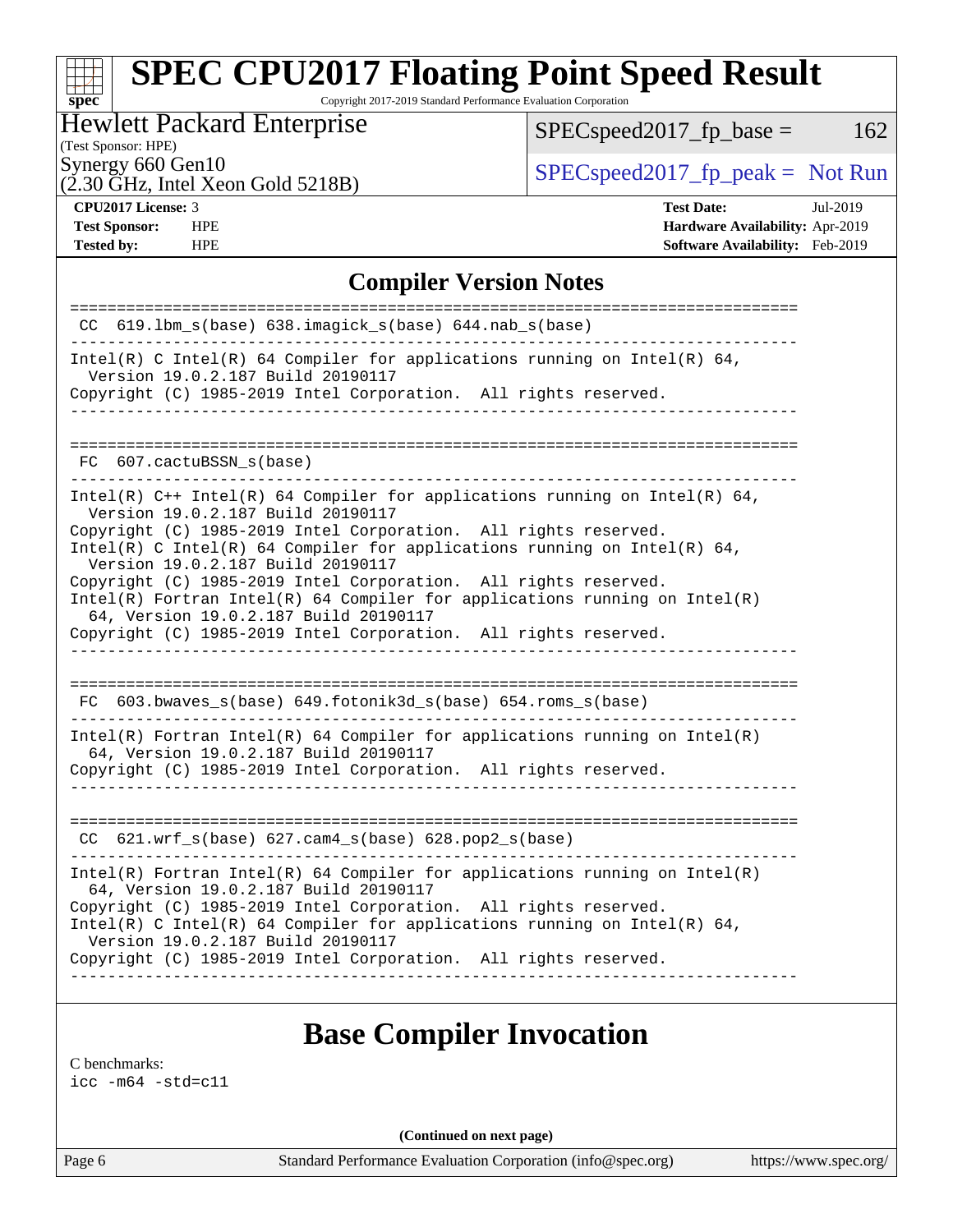# **[spec](http://www.spec.org/)**

# **[SPEC CPU2017 Floating Point Speed Result](http://www.spec.org/auto/cpu2017/Docs/result-fields.html#SPECCPU2017FloatingPointSpeedResult)**

Copyright 2017-2019 Standard Performance Evaluation Corporation

#### Hewlett Packard Enterprise

(2.30 GHz, Intel Xeon Gold 5218B)

(Test Sponsor: HPE)

 $SPEC speed2017_fp\_base = 162$ 

Synergy 660 Gen10<br>  $SPEC speed2017$  [p\_peak = Not Run

**[CPU2017 License:](http://www.spec.org/auto/cpu2017/Docs/result-fields.html#CPU2017License)** 3 **[Test Date:](http://www.spec.org/auto/cpu2017/Docs/result-fields.html#TestDate)** Jul-2019 **[Test Sponsor:](http://www.spec.org/auto/cpu2017/Docs/result-fields.html#TestSponsor)** HPE **[Hardware Availability:](http://www.spec.org/auto/cpu2017/Docs/result-fields.html#HardwareAvailability)** Apr-2019 **[Tested by:](http://www.spec.org/auto/cpu2017/Docs/result-fields.html#Testedby)** HPE **[Software Availability:](http://www.spec.org/auto/cpu2017/Docs/result-fields.html#SoftwareAvailability)** Feb-2019

# **[Base Compiler Invocation \(Continued\)](http://www.spec.org/auto/cpu2017/Docs/result-fields.html#BaseCompilerInvocation)**

[Fortran benchmarks](http://www.spec.org/auto/cpu2017/Docs/result-fields.html#Fortranbenchmarks): [ifort -m64](http://www.spec.org/cpu2017/results/res2019q3/cpu2017-20190709-16188.flags.html#user_FCbase_intel_ifort_64bit_24f2bb282fbaeffd6157abe4f878425411749daecae9a33200eee2bee2fe76f3b89351d69a8130dd5949958ce389cf37ff59a95e7a40d588e8d3a57e0c3fd751)

[Benchmarks using both Fortran and C](http://www.spec.org/auto/cpu2017/Docs/result-fields.html#BenchmarksusingbothFortranandC):

[ifort -m64](http://www.spec.org/cpu2017/results/res2019q3/cpu2017-20190709-16188.flags.html#user_CC_FCbase_intel_ifort_64bit_24f2bb282fbaeffd6157abe4f878425411749daecae9a33200eee2bee2fe76f3b89351d69a8130dd5949958ce389cf37ff59a95e7a40d588e8d3a57e0c3fd751) [icc -m64 -std=c11](http://www.spec.org/cpu2017/results/res2019q3/cpu2017-20190709-16188.flags.html#user_CC_FCbase_intel_icc_64bit_c11_33ee0cdaae7deeeab2a9725423ba97205ce30f63b9926c2519791662299b76a0318f32ddfffdc46587804de3178b4f9328c46fa7c2b0cd779d7a61945c91cd35)

[Benchmarks using Fortran, C, and C++:](http://www.spec.org/auto/cpu2017/Docs/result-fields.html#BenchmarksusingFortranCandCXX) [icpc -m64](http://www.spec.org/cpu2017/results/res2019q3/cpu2017-20190709-16188.flags.html#user_CC_CXX_FCbase_intel_icpc_64bit_4ecb2543ae3f1412ef961e0650ca070fec7b7afdcd6ed48761b84423119d1bf6bdf5cad15b44d48e7256388bc77273b966e5eb805aefd121eb22e9299b2ec9d9) [icc -m64 -std=c11](http://www.spec.org/cpu2017/results/res2019q3/cpu2017-20190709-16188.flags.html#user_CC_CXX_FCbase_intel_icc_64bit_c11_33ee0cdaae7deeeab2a9725423ba97205ce30f63b9926c2519791662299b76a0318f32ddfffdc46587804de3178b4f9328c46fa7c2b0cd779d7a61945c91cd35) [ifort -m64](http://www.spec.org/cpu2017/results/res2019q3/cpu2017-20190709-16188.flags.html#user_CC_CXX_FCbase_intel_ifort_64bit_24f2bb282fbaeffd6157abe4f878425411749daecae9a33200eee2bee2fe76f3b89351d69a8130dd5949958ce389cf37ff59a95e7a40d588e8d3a57e0c3fd751)

### **[Base Portability Flags](http://www.spec.org/auto/cpu2017/Docs/result-fields.html#BasePortabilityFlags)**

 603.bwaves\_s: [-DSPEC\\_LP64](http://www.spec.org/cpu2017/results/res2019q3/cpu2017-20190709-16188.flags.html#suite_basePORTABILITY603_bwaves_s_DSPEC_LP64) 607.cactuBSSN\_s: [-DSPEC\\_LP64](http://www.spec.org/cpu2017/results/res2019q3/cpu2017-20190709-16188.flags.html#suite_basePORTABILITY607_cactuBSSN_s_DSPEC_LP64) 619.lbm\_s: [-DSPEC\\_LP64](http://www.spec.org/cpu2017/results/res2019q3/cpu2017-20190709-16188.flags.html#suite_basePORTABILITY619_lbm_s_DSPEC_LP64) 621.wrf\_s: [-DSPEC\\_LP64](http://www.spec.org/cpu2017/results/res2019q3/cpu2017-20190709-16188.flags.html#suite_basePORTABILITY621_wrf_s_DSPEC_LP64) [-DSPEC\\_CASE\\_FLAG](http://www.spec.org/cpu2017/results/res2019q3/cpu2017-20190709-16188.flags.html#b621.wrf_s_baseCPORTABILITY_DSPEC_CASE_FLAG) [-convert big\\_endian](http://www.spec.org/cpu2017/results/res2019q3/cpu2017-20190709-16188.flags.html#user_baseFPORTABILITY621_wrf_s_convert_big_endian_c3194028bc08c63ac5d04de18c48ce6d347e4e562e8892b8bdbdc0214820426deb8554edfa529a3fb25a586e65a3d812c835984020483e7e73212c4d31a38223) 627.cam4\_s: [-DSPEC\\_LP64](http://www.spec.org/cpu2017/results/res2019q3/cpu2017-20190709-16188.flags.html#suite_basePORTABILITY627_cam4_s_DSPEC_LP64) [-DSPEC\\_CASE\\_FLAG](http://www.spec.org/cpu2017/results/res2019q3/cpu2017-20190709-16188.flags.html#b627.cam4_s_baseCPORTABILITY_DSPEC_CASE_FLAG) 628.pop2\_s: [-DSPEC\\_LP64](http://www.spec.org/cpu2017/results/res2019q3/cpu2017-20190709-16188.flags.html#suite_basePORTABILITY628_pop2_s_DSPEC_LP64) [-DSPEC\\_CASE\\_FLAG](http://www.spec.org/cpu2017/results/res2019q3/cpu2017-20190709-16188.flags.html#b628.pop2_s_baseCPORTABILITY_DSPEC_CASE_FLAG) [-convert big\\_endian](http://www.spec.org/cpu2017/results/res2019q3/cpu2017-20190709-16188.flags.html#user_baseFPORTABILITY628_pop2_s_convert_big_endian_c3194028bc08c63ac5d04de18c48ce6d347e4e562e8892b8bdbdc0214820426deb8554edfa529a3fb25a586e65a3d812c835984020483e7e73212c4d31a38223) [-assume byterecl](http://www.spec.org/cpu2017/results/res2019q3/cpu2017-20190709-16188.flags.html#user_baseFPORTABILITY628_pop2_s_assume_byterecl_7e47d18b9513cf18525430bbf0f2177aa9bf368bc7a059c09b2c06a34b53bd3447c950d3f8d6c70e3faf3a05c8557d66a5798b567902e8849adc142926523472) 638.imagick\_s: [-DSPEC\\_LP64](http://www.spec.org/cpu2017/results/res2019q3/cpu2017-20190709-16188.flags.html#suite_basePORTABILITY638_imagick_s_DSPEC_LP64) 644.nab\_s: [-DSPEC\\_LP64](http://www.spec.org/cpu2017/results/res2019q3/cpu2017-20190709-16188.flags.html#suite_basePORTABILITY644_nab_s_DSPEC_LP64) 649.fotonik3d\_s: [-DSPEC\\_LP64](http://www.spec.org/cpu2017/results/res2019q3/cpu2017-20190709-16188.flags.html#suite_basePORTABILITY649_fotonik3d_s_DSPEC_LP64) 654.roms\_s: [-DSPEC\\_LP64](http://www.spec.org/cpu2017/results/res2019q3/cpu2017-20190709-16188.flags.html#suite_basePORTABILITY654_roms_s_DSPEC_LP64)

# **[Base Optimization Flags](http://www.spec.org/auto/cpu2017/Docs/result-fields.html#BaseOptimizationFlags)**

[C benchmarks](http://www.spec.org/auto/cpu2017/Docs/result-fields.html#Cbenchmarks):

[-xCORE-AVX512](http://www.spec.org/cpu2017/results/res2019q3/cpu2017-20190709-16188.flags.html#user_CCbase_f-xCORE-AVX512) [-ipo](http://www.spec.org/cpu2017/results/res2019q3/cpu2017-20190709-16188.flags.html#user_CCbase_f-ipo) [-O3](http://www.spec.org/cpu2017/results/res2019q3/cpu2017-20190709-16188.flags.html#user_CCbase_f-O3) [-no-prec-div](http://www.spec.org/cpu2017/results/res2019q3/cpu2017-20190709-16188.flags.html#user_CCbase_f-no-prec-div) [-qopt-prefetch](http://www.spec.org/cpu2017/results/res2019q3/cpu2017-20190709-16188.flags.html#user_CCbase_f-qopt-prefetch) [-ffinite-math-only](http://www.spec.org/cpu2017/results/res2019q3/cpu2017-20190709-16188.flags.html#user_CCbase_f_finite_math_only_cb91587bd2077682c4b38af759c288ed7c732db004271a9512da14a4f8007909a5f1427ecbf1a0fb78ff2a814402c6114ac565ca162485bbcae155b5e4258871) [-qopt-mem-layout-trans=4](http://www.spec.org/cpu2017/results/res2019q3/cpu2017-20190709-16188.flags.html#user_CCbase_f-qopt-mem-layout-trans_fa39e755916c150a61361b7846f310bcdf6f04e385ef281cadf3647acec3f0ae266d1a1d22d972a7087a248fd4e6ca390a3634700869573d231a252c784941a8) [-qopenmp](http://www.spec.org/cpu2017/results/res2019q3/cpu2017-20190709-16188.flags.html#user_CCbase_qopenmp_16be0c44f24f464004c6784a7acb94aca937f053568ce72f94b139a11c7c168634a55f6653758ddd83bcf7b8463e8028bb0b48b77bcddc6b78d5d95bb1df2967) [-DSPEC\\_OPENMP](http://www.spec.org/cpu2017/results/res2019q3/cpu2017-20190709-16188.flags.html#suite_CCbase_DSPEC_OPENMP) [-qopt-prefetch-issue-excl-hint](http://www.spec.org/cpu2017/results/res2019q3/cpu2017-20190709-16188.flags.html#user_CCbase_f-qopt-prefetch-issue-excl-hint) [-ansi-alias](http://www.spec.org/cpu2017/results/res2019q3/cpu2017-20190709-16188.flags.html#user_CCbase_f-ansi-alias) [-complex-limited-range](http://www.spec.org/cpu2017/results/res2019q3/cpu2017-20190709-16188.flags.html#user_CCbase_f-complex-limited-range)

#### [Fortran benchmarks](http://www.spec.org/auto/cpu2017/Docs/result-fields.html#Fortranbenchmarks):

[-DSPEC\\_OPENMP](http://www.spec.org/cpu2017/results/res2019q3/cpu2017-20190709-16188.flags.html#suite_FCbase_DSPEC_OPENMP) [-xCORE-AVX512](http://www.spec.org/cpu2017/results/res2019q3/cpu2017-20190709-16188.flags.html#user_FCbase_f-xCORE-AVX512) [-ipo](http://www.spec.org/cpu2017/results/res2019q3/cpu2017-20190709-16188.flags.html#user_FCbase_f-ipo) [-O3](http://www.spec.org/cpu2017/results/res2019q3/cpu2017-20190709-16188.flags.html#user_FCbase_f-O3) [-no-prec-div](http://www.spec.org/cpu2017/results/res2019q3/cpu2017-20190709-16188.flags.html#user_FCbase_f-no-prec-div) [-qopt-prefetch](http://www.spec.org/cpu2017/results/res2019q3/cpu2017-20190709-16188.flags.html#user_FCbase_f-qopt-prefetch) [-ffinite-math-only](http://www.spec.org/cpu2017/results/res2019q3/cpu2017-20190709-16188.flags.html#user_FCbase_f_finite_math_only_cb91587bd2077682c4b38af759c288ed7c732db004271a9512da14a4f8007909a5f1427ecbf1a0fb78ff2a814402c6114ac565ca162485bbcae155b5e4258871) [-qopt-mem-layout-trans=4](http://www.spec.org/cpu2017/results/res2019q3/cpu2017-20190709-16188.flags.html#user_FCbase_f-qopt-mem-layout-trans_fa39e755916c150a61361b7846f310bcdf6f04e385ef281cadf3647acec3f0ae266d1a1d22d972a7087a248fd4e6ca390a3634700869573d231a252c784941a8) [-qopenmp](http://www.spec.org/cpu2017/results/res2019q3/cpu2017-20190709-16188.flags.html#user_FCbase_qopenmp_16be0c44f24f464004c6784a7acb94aca937f053568ce72f94b139a11c7c168634a55f6653758ddd83bcf7b8463e8028bb0b48b77bcddc6b78d5d95bb1df2967) [-qopt-prefetch-issue-excl-hint](http://www.spec.org/cpu2017/results/res2019q3/cpu2017-20190709-16188.flags.html#user_FCbase_f-qopt-prefetch-issue-excl-hint) [-ansi-alias](http://www.spec.org/cpu2017/results/res2019q3/cpu2017-20190709-16188.flags.html#user_FCbase_f-ansi-alias) [-complex-limited-range](http://www.spec.org/cpu2017/results/res2019q3/cpu2017-20190709-16188.flags.html#user_FCbase_f-complex-limited-range) [-nostandard-realloc-lhs](http://www.spec.org/cpu2017/results/res2019q3/cpu2017-20190709-16188.flags.html#user_FCbase_f_2003_std_realloc_82b4557e90729c0f113870c07e44d33d6f5a304b4f63d4c15d2d0f1fab99f5daaed73bdb9275d9ae411527f28b936061aa8b9c8f2d63842963b95c9dd6426b8a)

[Benchmarks using both Fortran and C](http://www.spec.org/auto/cpu2017/Docs/result-fields.html#BenchmarksusingbothFortranandC):

```
-xCORE-AVX512 -ipo -O3 -no-prec-div -qopt-prefetch
-ffinite-math-only -qopt-mem-layout-trans=4 -qopenmp -DSPEC_OPENMP
-qopt-prefetch-issue-excl-hint -ansi-alias -complex-limited-range
-nostandard-realloc-lhs
```
**(Continued on next page)**